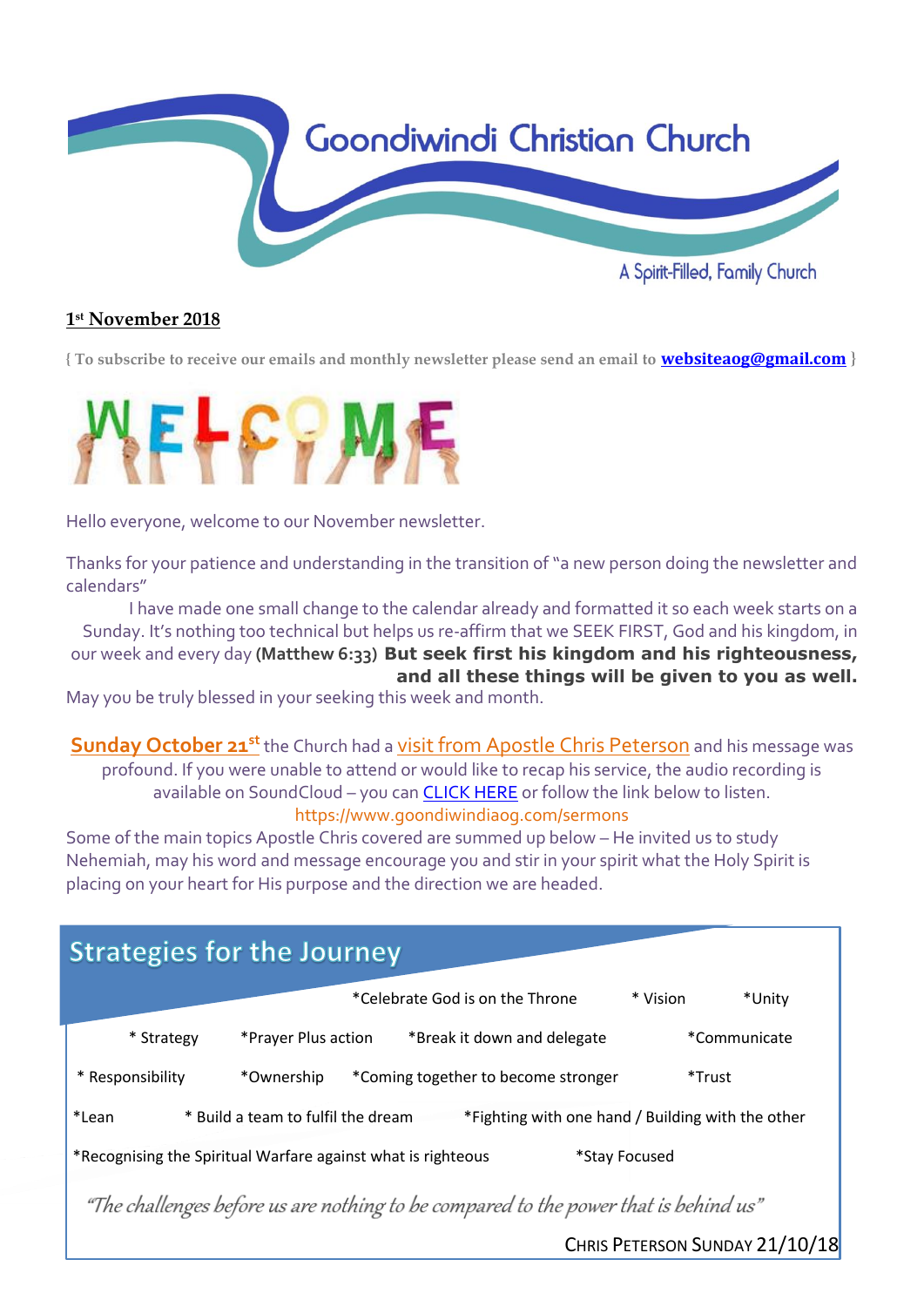**Monday October 29th** was our Seniors Morning Tea with entertainment presented from Students at Border Rivers Christian College. It was a wonderful morning of togetherness and joy, lined with everything our Father asks of us, serving, showing love, compassion, kindness and respect to our elders. A special thank you to all of the volunteers who helped contribute to make this morning a success.



## **November 1-30 {PROJECT BOOST}**

We are excited to announce that our church has been accepted to partner with Samaritan's Purse Australia, along with Vision Christian Radio, to reach out in the month of November to encourage farmers who have been impacted by the drought.

This is called Project Boost (you may have heard it on the radio)

As part of this project we have been allocated a number of grocery gift cards to distribute to farmers in need within our area.

We are asking all members of the church to prayerfully consider how we can distribute these gift cards wisely and any creative ways of encouraging all farmers we intend to visit and reach out to. If you have someone on your heart who you believe would benefit, please contact myself and we can [begin the process of Project Boost to see Gods fruit come forth.](https://www.biblestudytools.com/2-corinthians/9-10.html) (Sheree 0427 047 126)

**2 Corinthians 9:10** [Now he who supplies seed to the sower and bread for food will also supply and increase your](https://www.biblestudytools.com/2-corinthians/9-10.html)  [store of seed and will enlarge the harvest of your righteousness.](https://www.biblestudytools.com/2-corinthians/9-10.html)

**Weekly Prayer Focus** As of last week we have started a weekly prayer focus roster with each new week specifying a particular focus of prayer for us to engage in – here is this months' TOPICS

**Oct 28 – Nov 3** Emergency Services, **Nov 4-10** James Lister,

**Nov 11-17** Boggabilla Community, **Nov 18-24** Shilo Ministries,

**Nov 25-Dec 1 Yelarbon Community**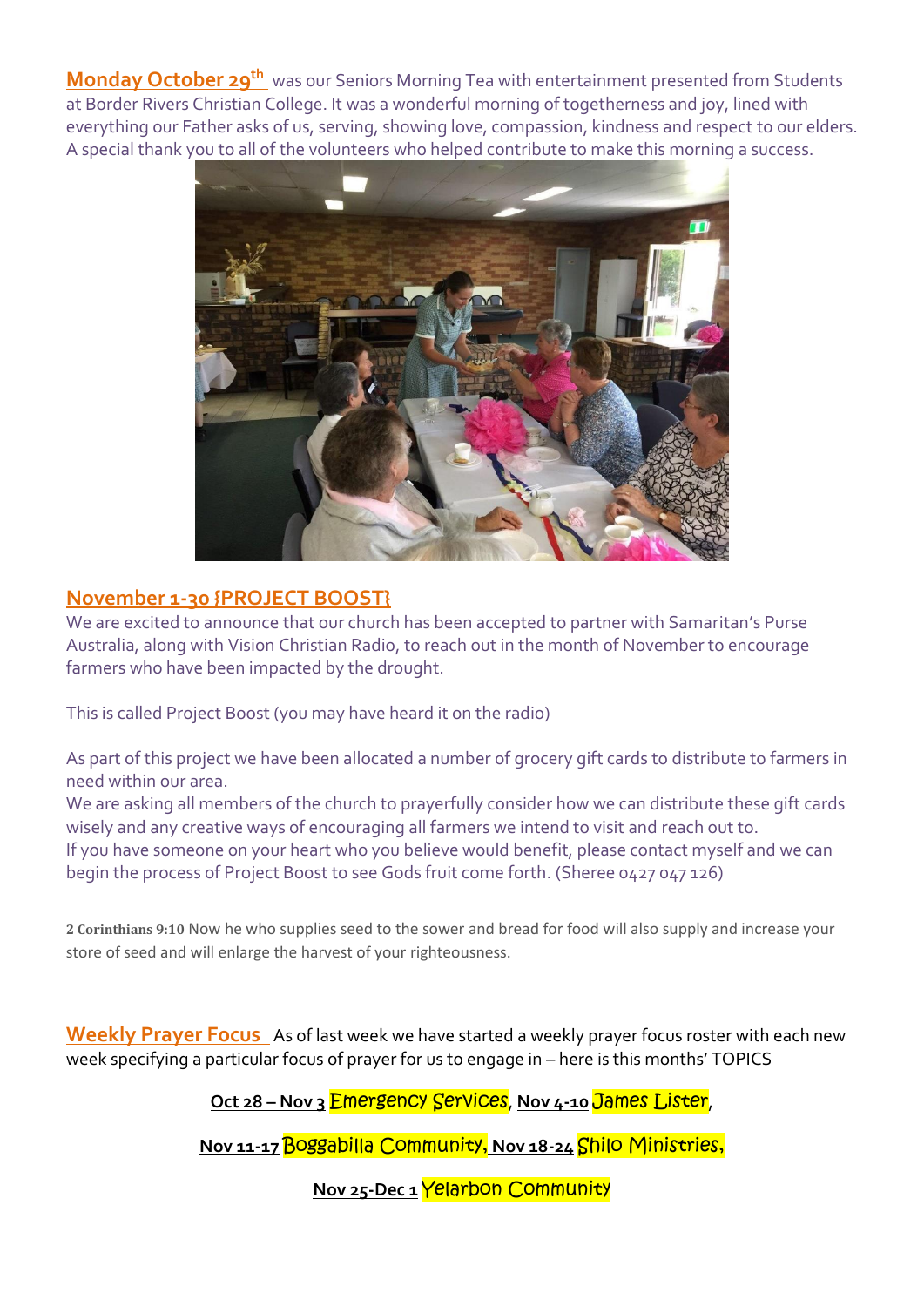

**SAT 3RD** MAMA RESCUE BBQ AT CO-OP; SAUSAGES, BACON +EGG ROLLS + CUPCAKES!

**SAT 10TH** THINK PINK BREAST CANCER EVENING; [RAISING FUNDS FOR TOOWOOMBA](https://events.toowoombahospitalfoundation.org.au/fundraisers/thinkpink?fbclid=IwAR0TPFluUaPzpLv_HTBBl21gfh3UV87rYs5b-7o2TFprawu_pIP17kXAcx4)  **[HOSPITAL FOUNDATION](https://events.toowoombahospitalfoundation.org.au/fundraisers/thinkpink?fbclid=IwAR0TPFluUaPzpLv_HTBBl21gfh3UV87rYs5b-7o2TFprawu_pIP17kXAcx4) SUN 11TH** VISION SUNDAY + GENERAL MEETING **FRI 16TH** BRCC SWIMMING CARNIVAL

**FRI 23RD** AUTISM CONNECT GROUP 10AM

**THUR 29TH** BRCC YEAR 6 GRADUATION DINNER

[Please find attached November Calendar](https://docs.wixstatic.com/ugd/1e01d8_a9973112591f4bb89478e07017c4f6a4.pdf)

**Sunday November 11<sup>th</sup>** will be **Vision Sunday**, where we will be presenting to the congregation what God mandates for the Church in the coming 12months. We will be focusing on a greater vision, coming together to build, grow and head in the same direction and we will also be inviting the church to share the vision God has shown you for us all. Vision Sunday will be followed by our General Meeting.

May you have a wonderful month.

Be blessed,

Sheree

Don't forget you can keep up to date with us on Facebook <https://www.facebook.com/GoondiwindiChristianChurch/>

www.goondiwindiaog.com